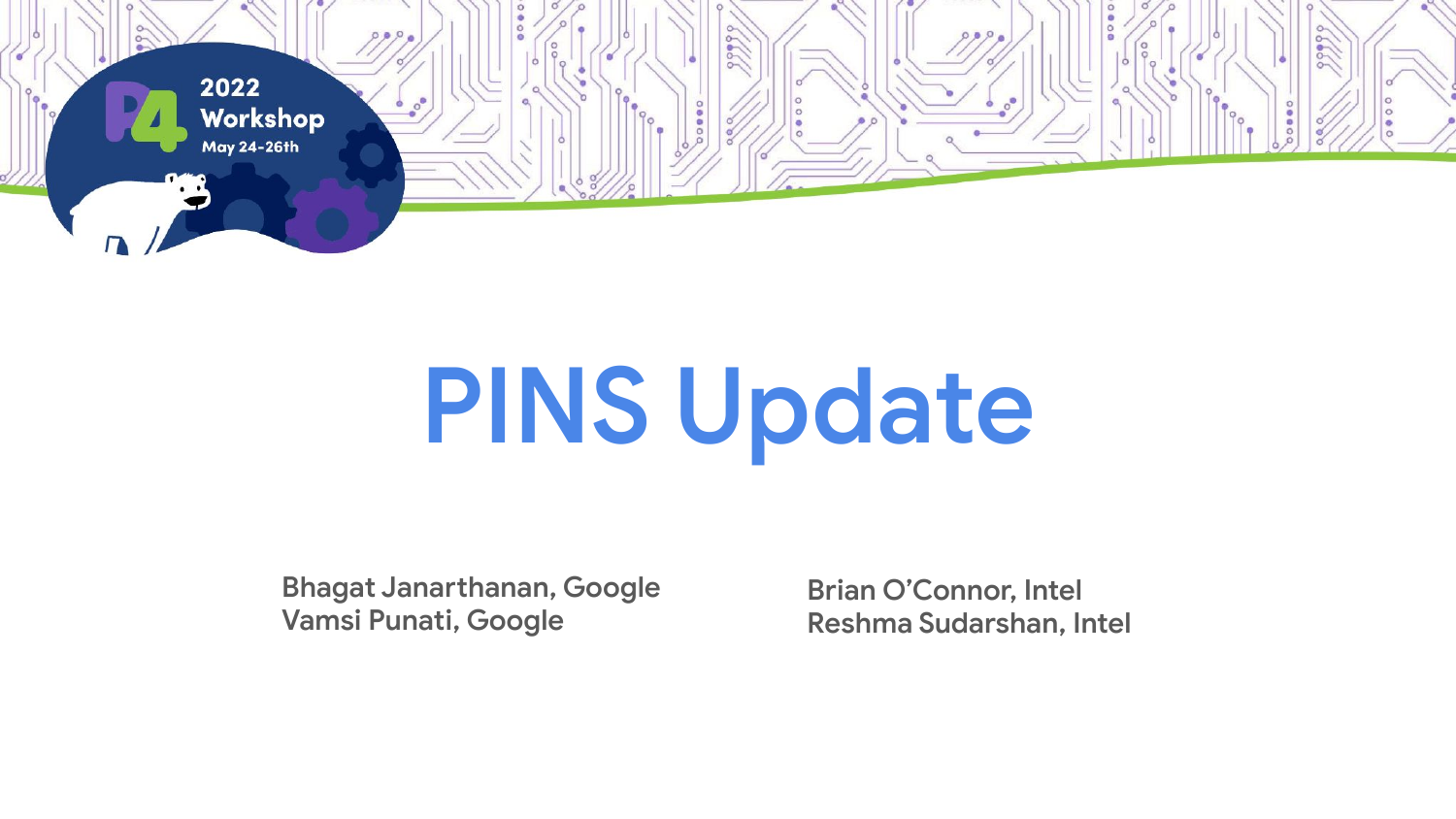bhagatram

# SDN  $|\boldsymbol{\delta}|$ SONiC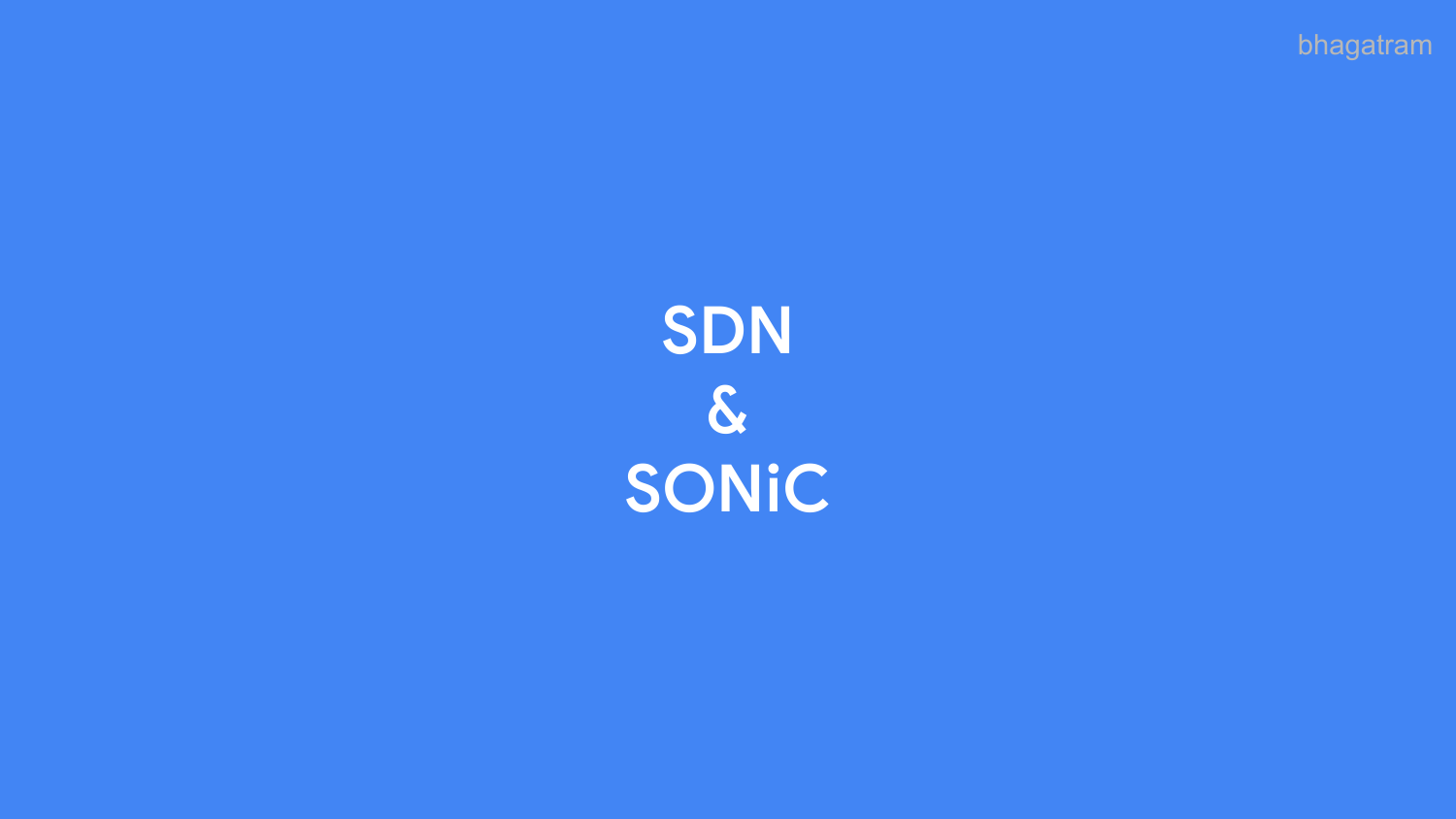

- Google a major user of SDN in Data Center [1]
	- Simpler Traffic Engineering **[2]**
	- Easier Debugging Network State visible to controller **[3]**
	- Control Plane runs on Dedicated Fast Servers
- **SDN & Remote Controller Adoption growing**
- Focus: Help SDN go mainstream

Remote CPUs

*[1]: Jupiter Rising: A Decade of Clos Topologies and Centralized Control in Google's Datacenter Network [2]: Orion: Google's Software-Defined Networking Control Plane*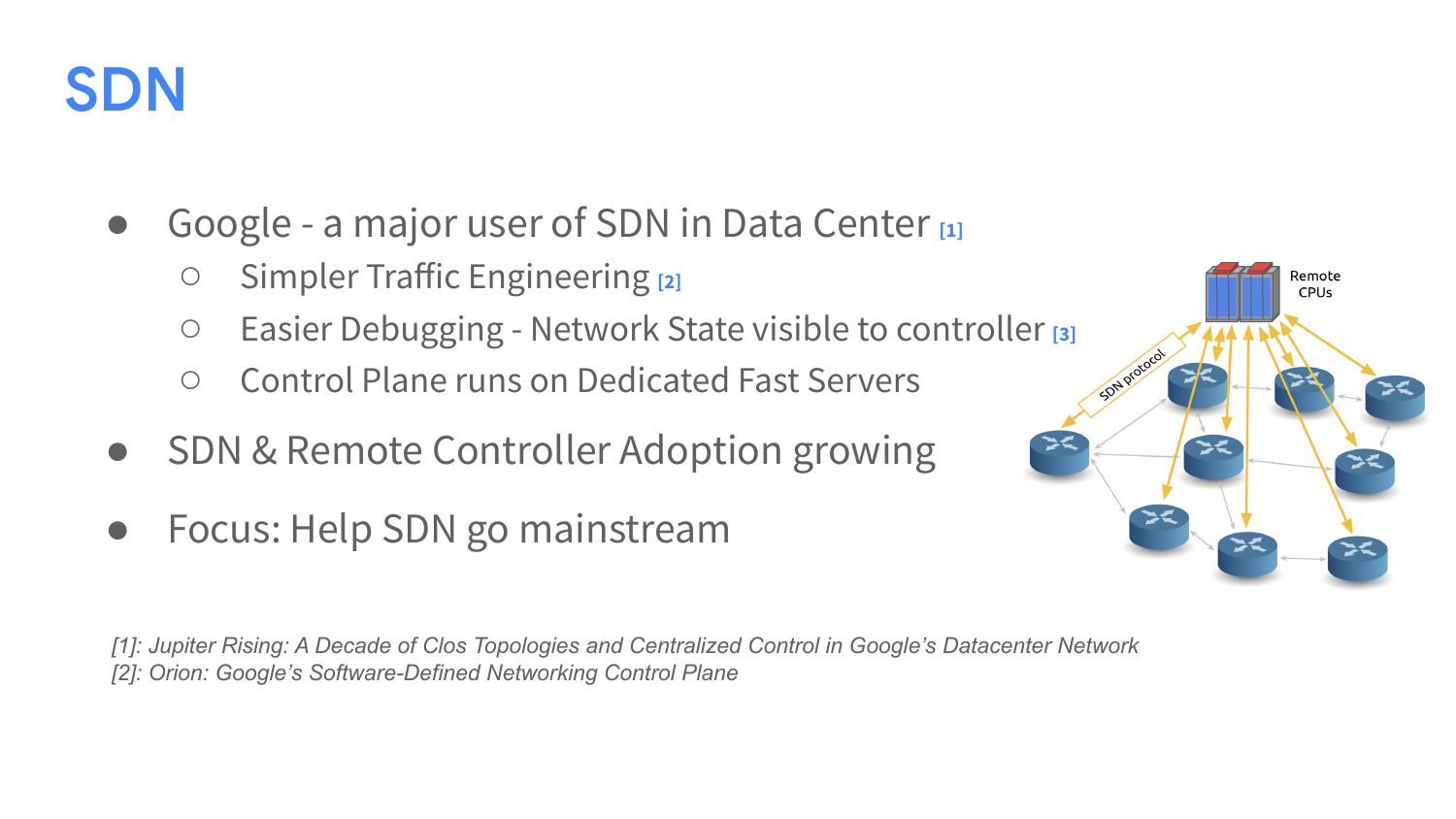### **SONiC**

- Vendor Agnostic (thanks to SAI and common platform API)
- Decoupled Software from Hardware
- Enabling rapid innovation
- Vibrant Ecosystem
- Open Source

#### Can we extend SONiC to provide an incremental, opt-in path to SDN ?

- Focus on customer problems & business opportunities
- Build confidence in new infrastructure as we go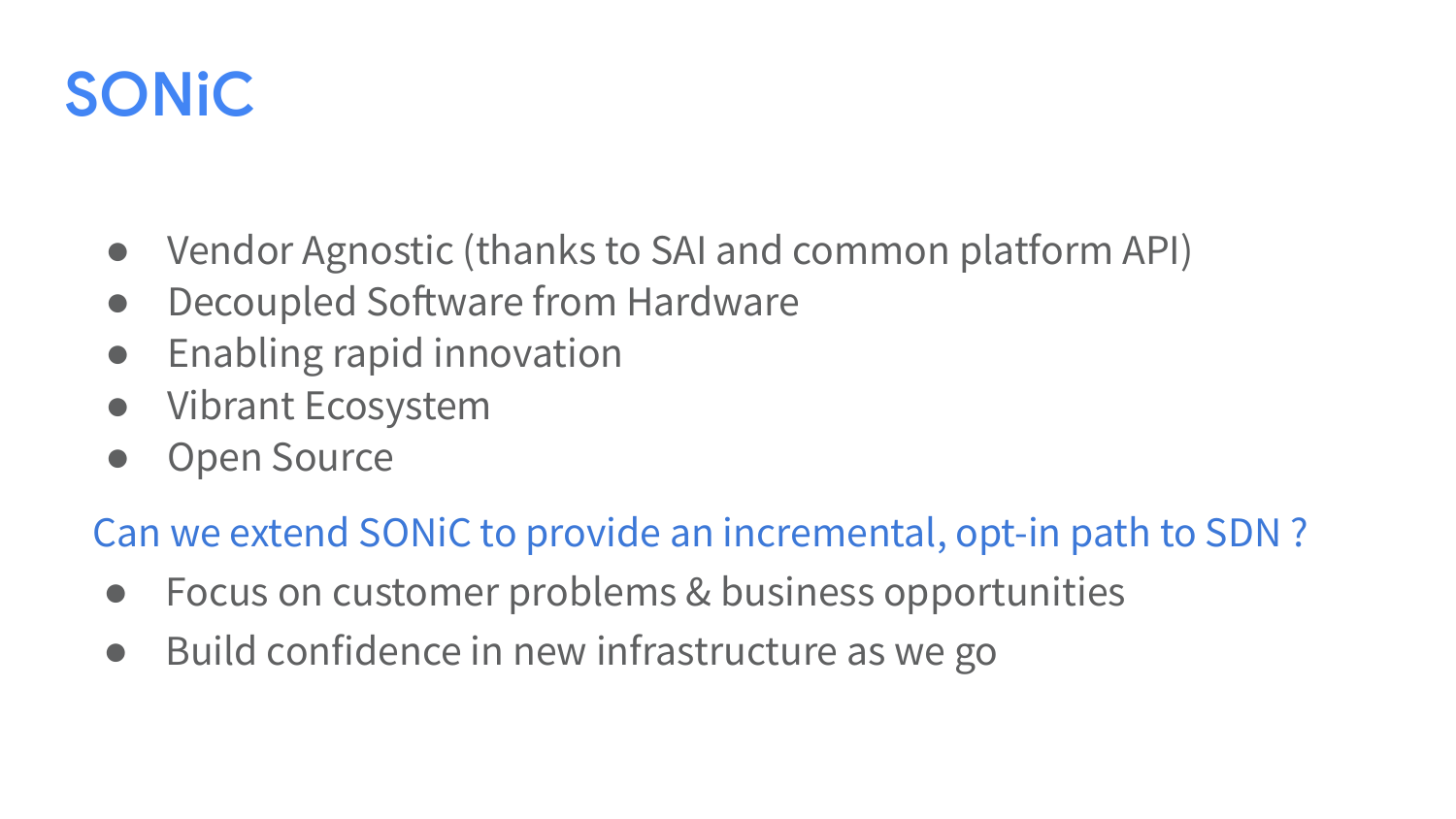# **Solution: PINS**

- P4 used to model the SAI pipeline
- SDN protocol: P4Runtime
	- Standard, open, silicon-independent
	- Enables runtime-control of data plane objects
- Management protocols: OpenConfig
	- Standard, open, widely used
	- *○ Already used in SONiC*

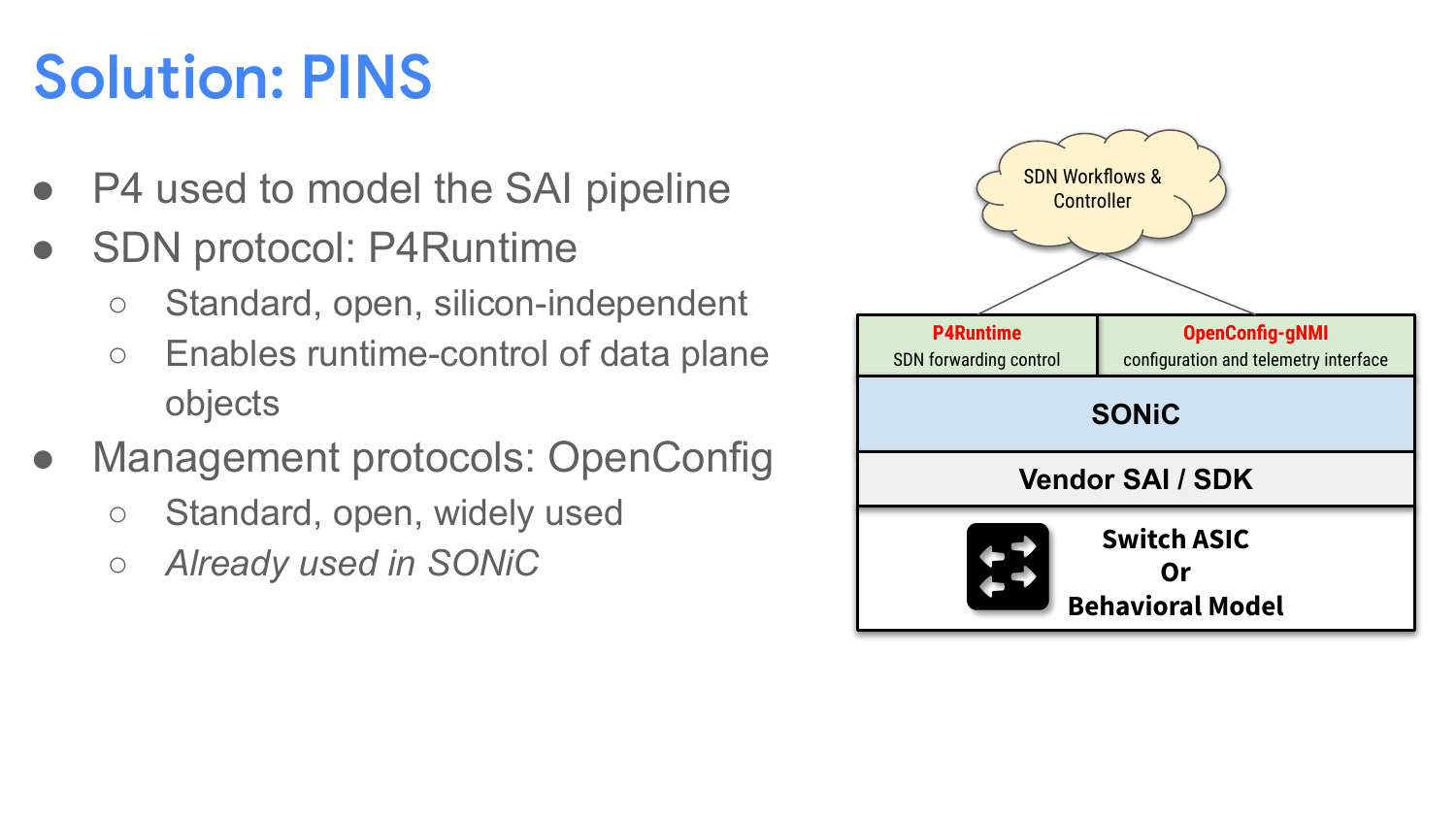# **PINS Architecture**  $|\mathcal{S}|$ **The Green Path**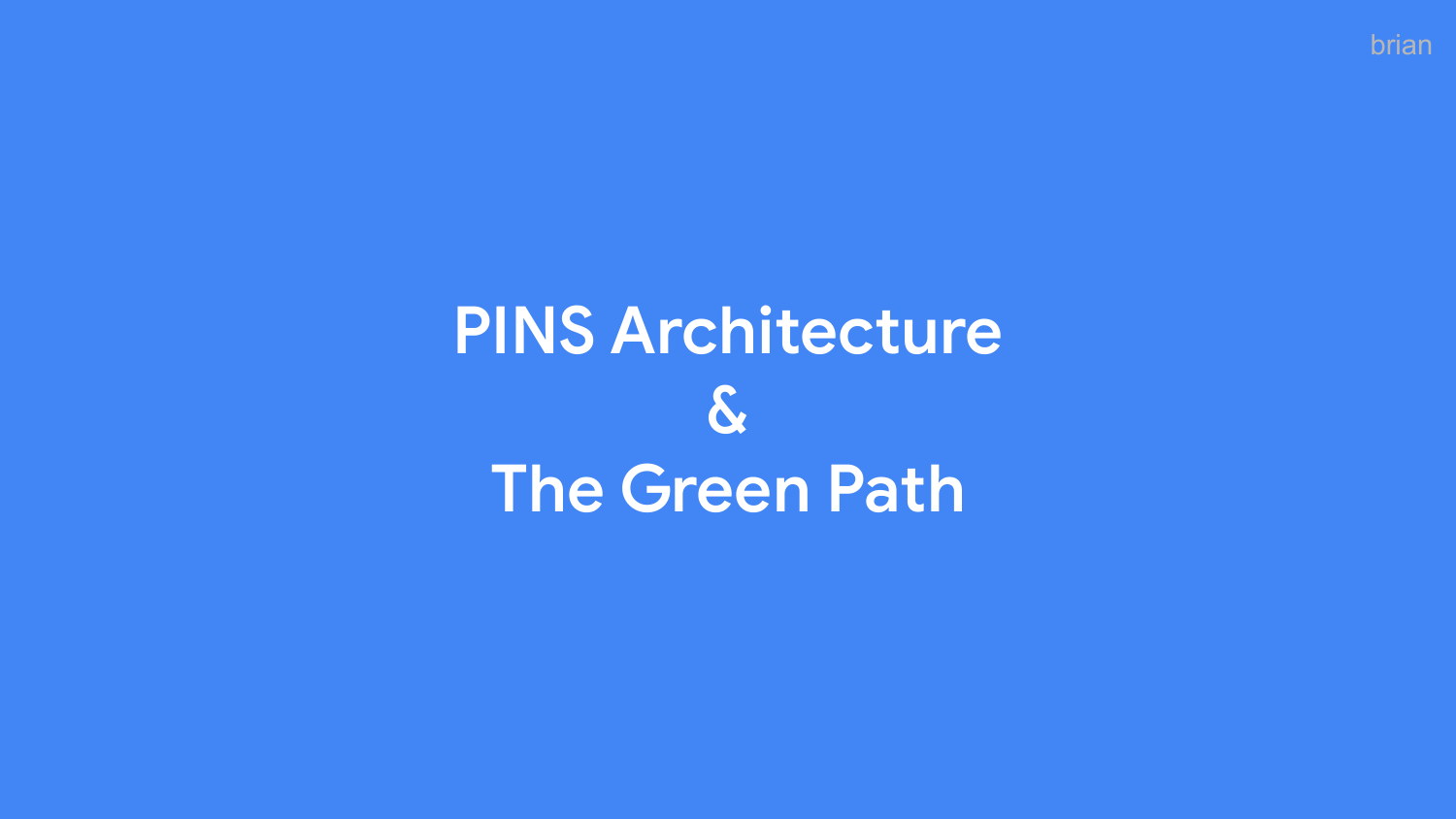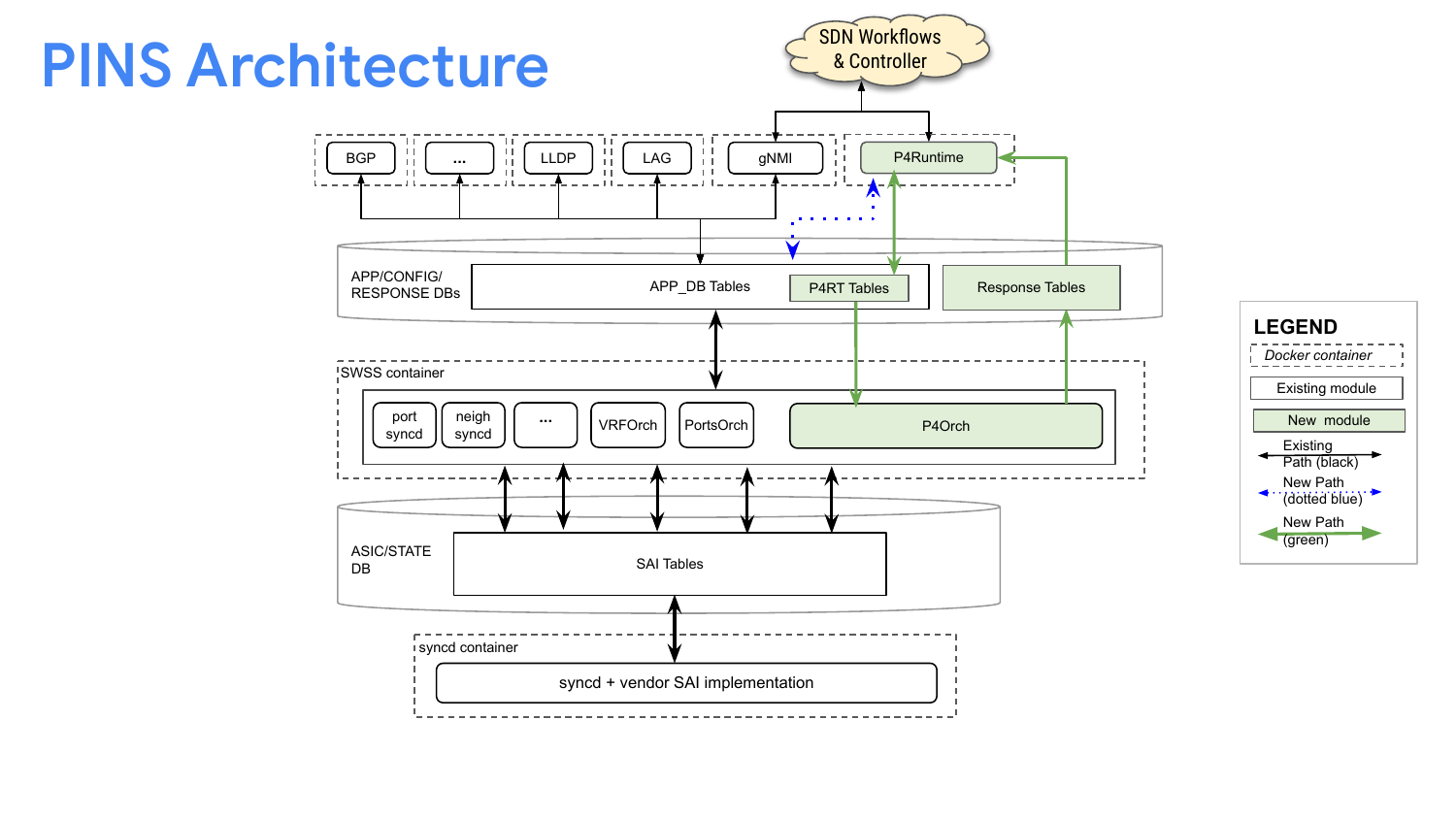# **P4Runtime App**

- P4Runtime Server in a new Docker container
- Features
	- Arbitration & Roles
	- Table Format (Set Pipeline)
	- Write & Readback
	- Packet I/O syncare is syncare in the syncare container

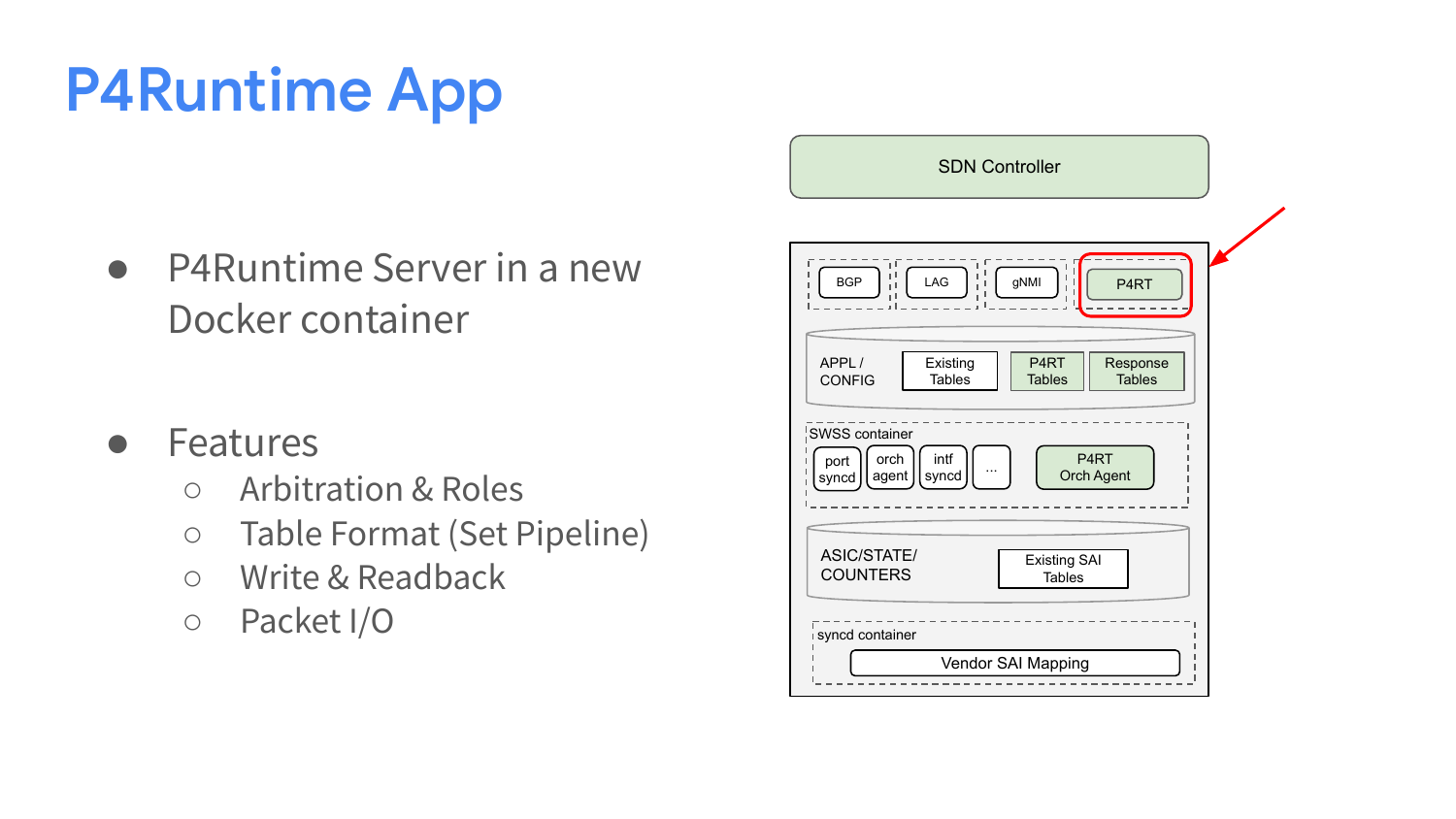# **P4 Orchagent**

- New orchagent in SWSS
	- Parses APPL\_DB entries
	- Maintains objects, refcounts
	- Translates intent to ASIC\_DB
- Handles ordering dependencies
- Supports response path

#### SDN Controller

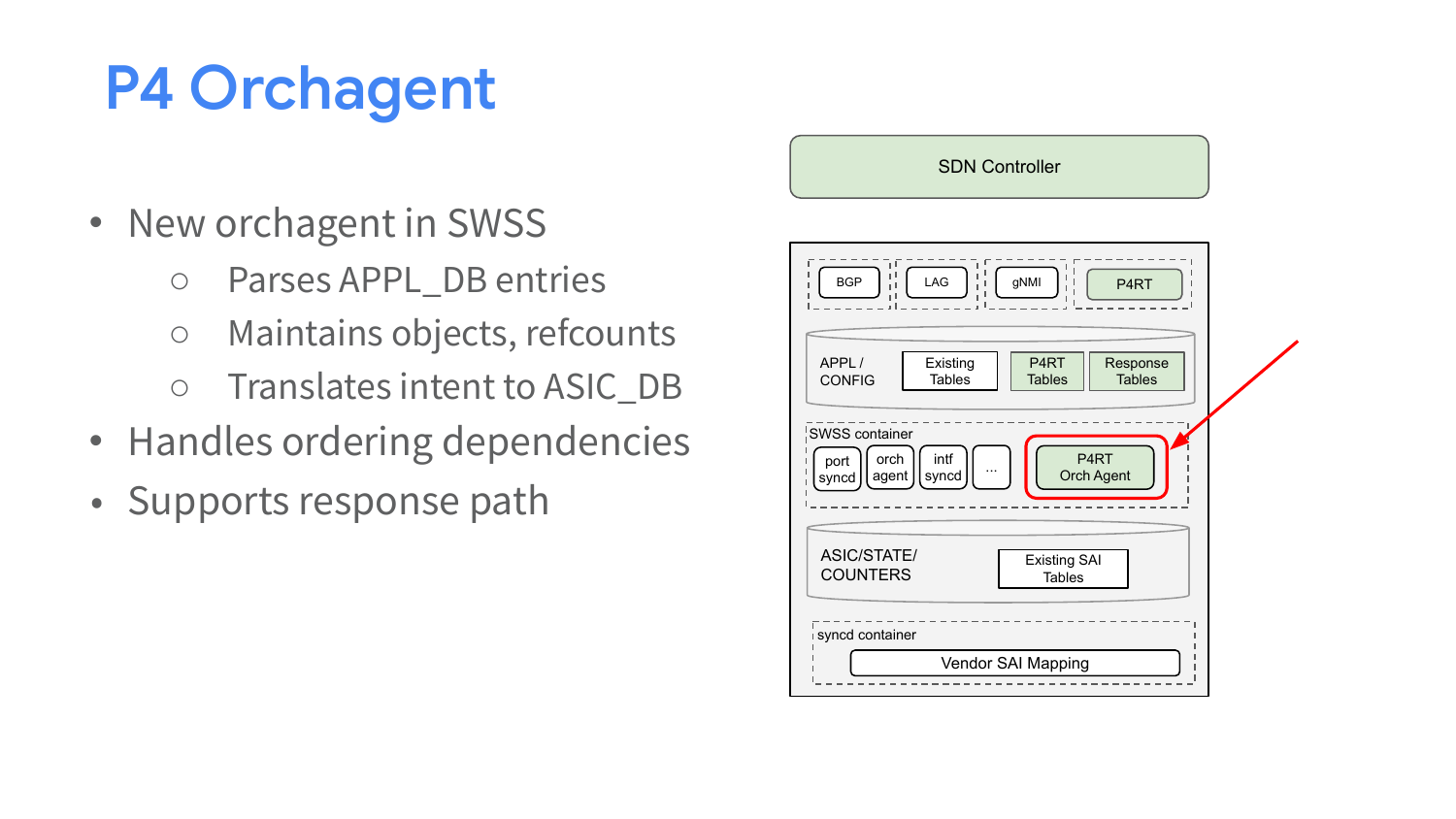### **Example: Installing a route**

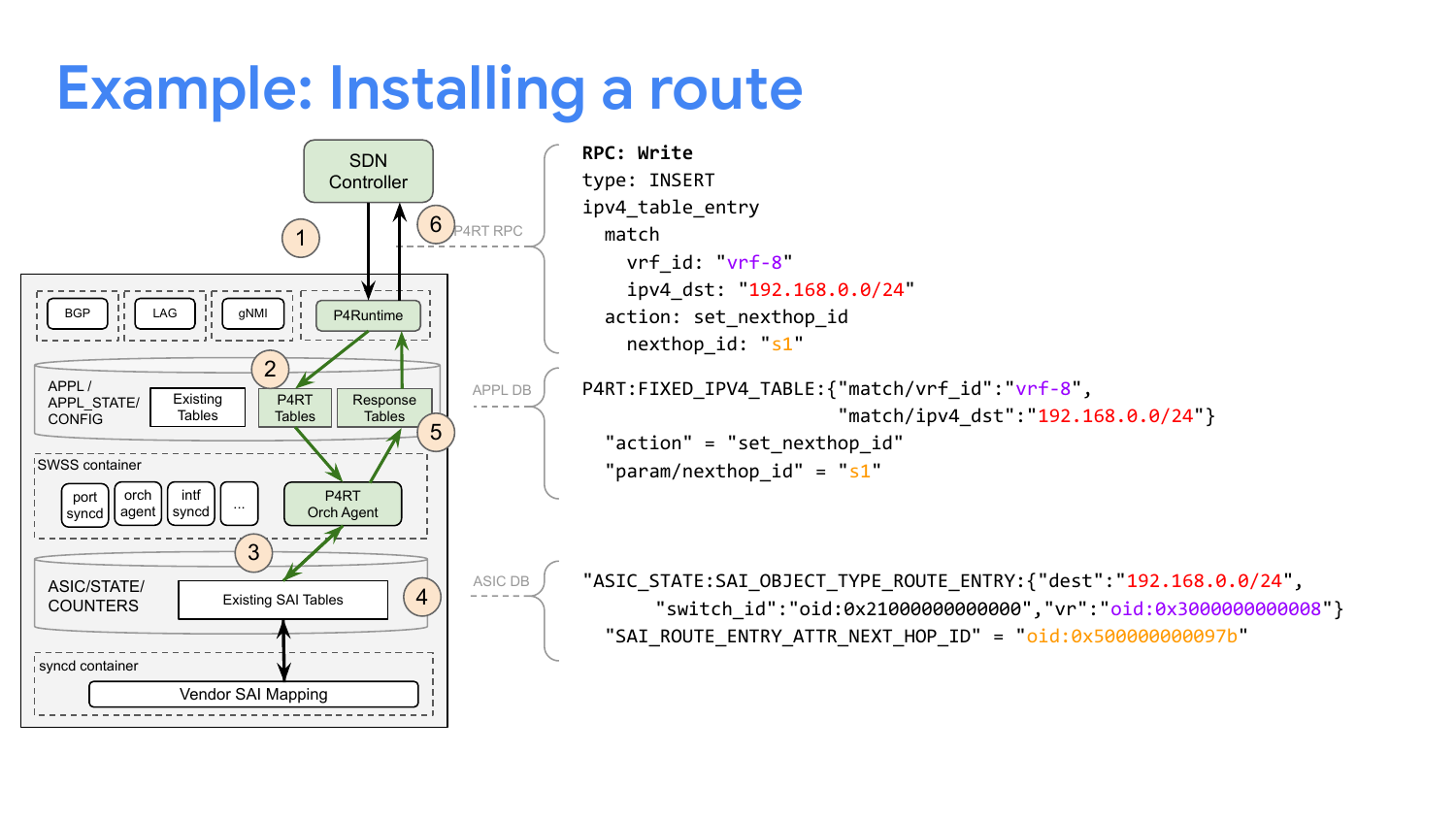# **Open Source Status**

| SAI.p4                                                                                                                                                                                                                                                                                                                                                                                                                                                                                                                                                    | <b>P4Runtime Service</b>                                                                                                                                                                                                                                                      |
|-----------------------------------------------------------------------------------------------------------------------------------------------------------------------------------------------------------------------------------------------------------------------------------------------------------------------------------------------------------------------------------------------------------------------------------------------------------------------------------------------------------------------------------------------------------|-------------------------------------------------------------------------------------------------------------------------------------------------------------------------------------------------------------------------------------------------------------------------------|
| <b>Parsed Headers</b><br>Ethernet<br>$\bullet$<br>IPv4, IPv6<br>$\bullet$<br>TCP, UDP<br>$\bullet$<br><b>ICMP, ARP, GRE</b><br>$\bullet$<br><b>Fixed SAI Tables</b><br>IPv4 and IPv6 Routing with WCMP<br>$\bullet$<br>Next hops with RIF and Neighbor MACs<br>$\bullet$<br>Mirroring<br>$\bullet$<br>L3 Admit (Dest MAC and ingress port) (planned)<br>$\bullet$<br><b>GRE Encap (planned)</b><br>$\bullet$<br>Configurable SAI Tables (User-defined)<br><b>Pre-routing ACL</b><br>$\bullet$<br>Post-routing ACL<br>$\bullet$<br>Egress ACL<br>$\bullet$ | Table Entry Write and Read<br>Packet In with Metadata (ingress / target egress ports)<br>Packet Out (Direct TX and Submit to Ingress)<br>$\bullet$<br><b>P4Runtime Roles and Arbitration</b><br>Port ID translation (optional)<br>P4 Program (p4info) validation<br>$\bullet$ |
| Several reference SAI.p4 profiles available!                                                                                                                                                                                                                                                                                                                                                                                                                                                                                                              |                                                                                                                                                                                                                                                                               |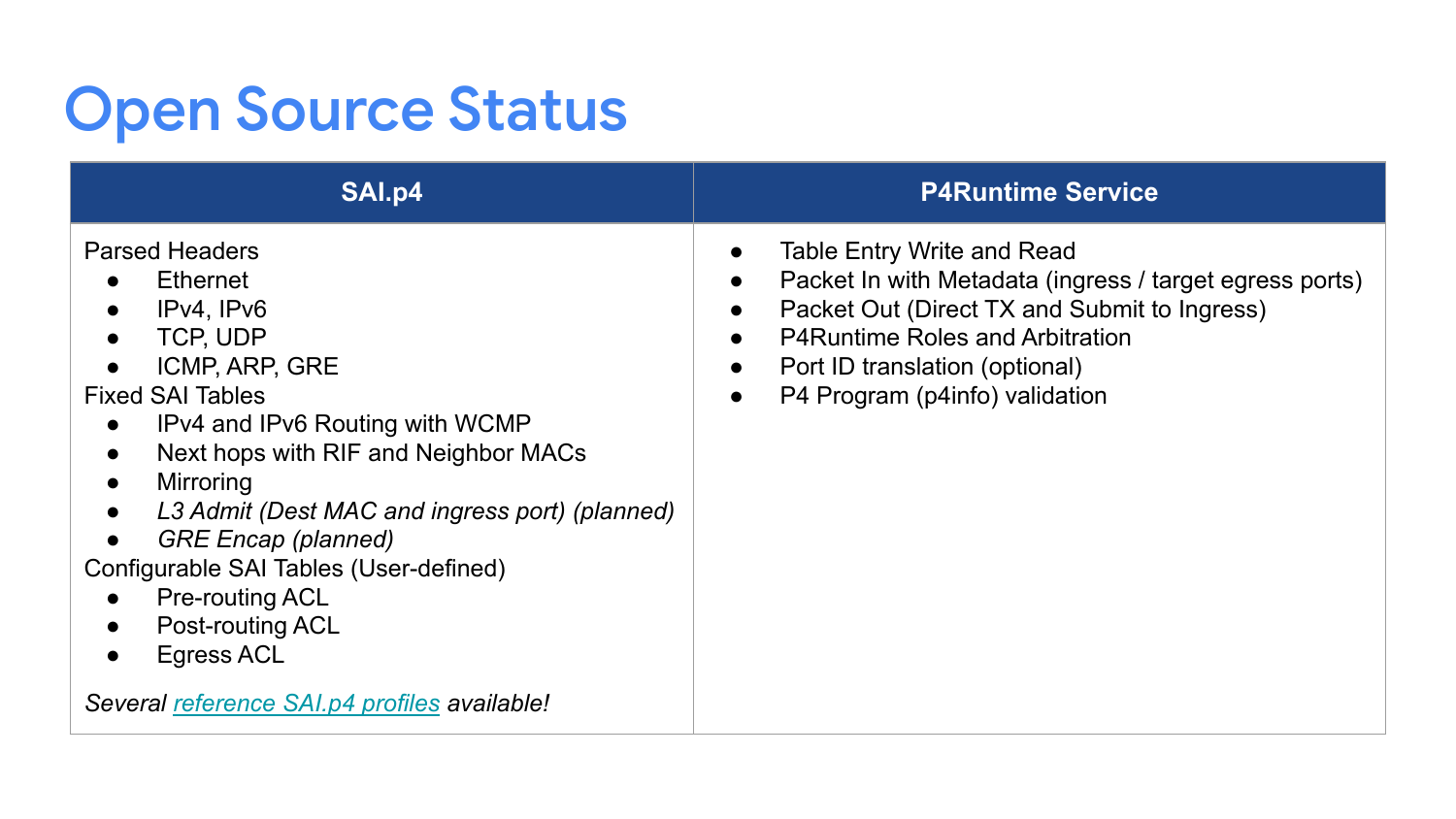# **Community Roadmap**

In progress

- **System level testing** *(Vamsi)*
- **SAI Generic Extension Path** *(Reshma)*
- P4Runtime Application Configuration

Looking ahead / Opportunities for Collaboration

- **● Chassis Switches** *(Bhagat)*
- **● Virtual Switches** *(Bhagat)*
- P4 Pipeline updates and warm boot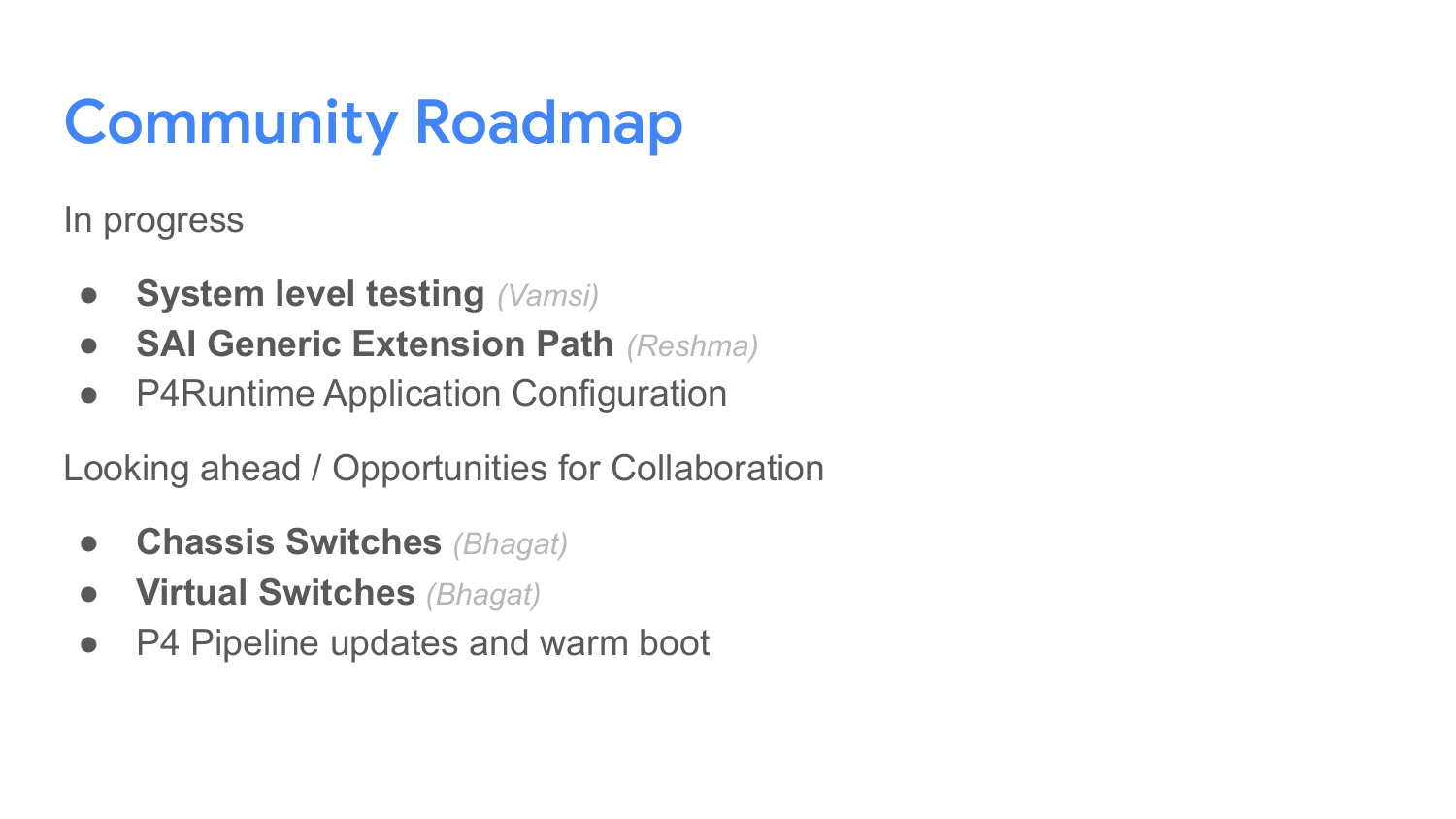

# **PINS**  $\delta$ System Level Testing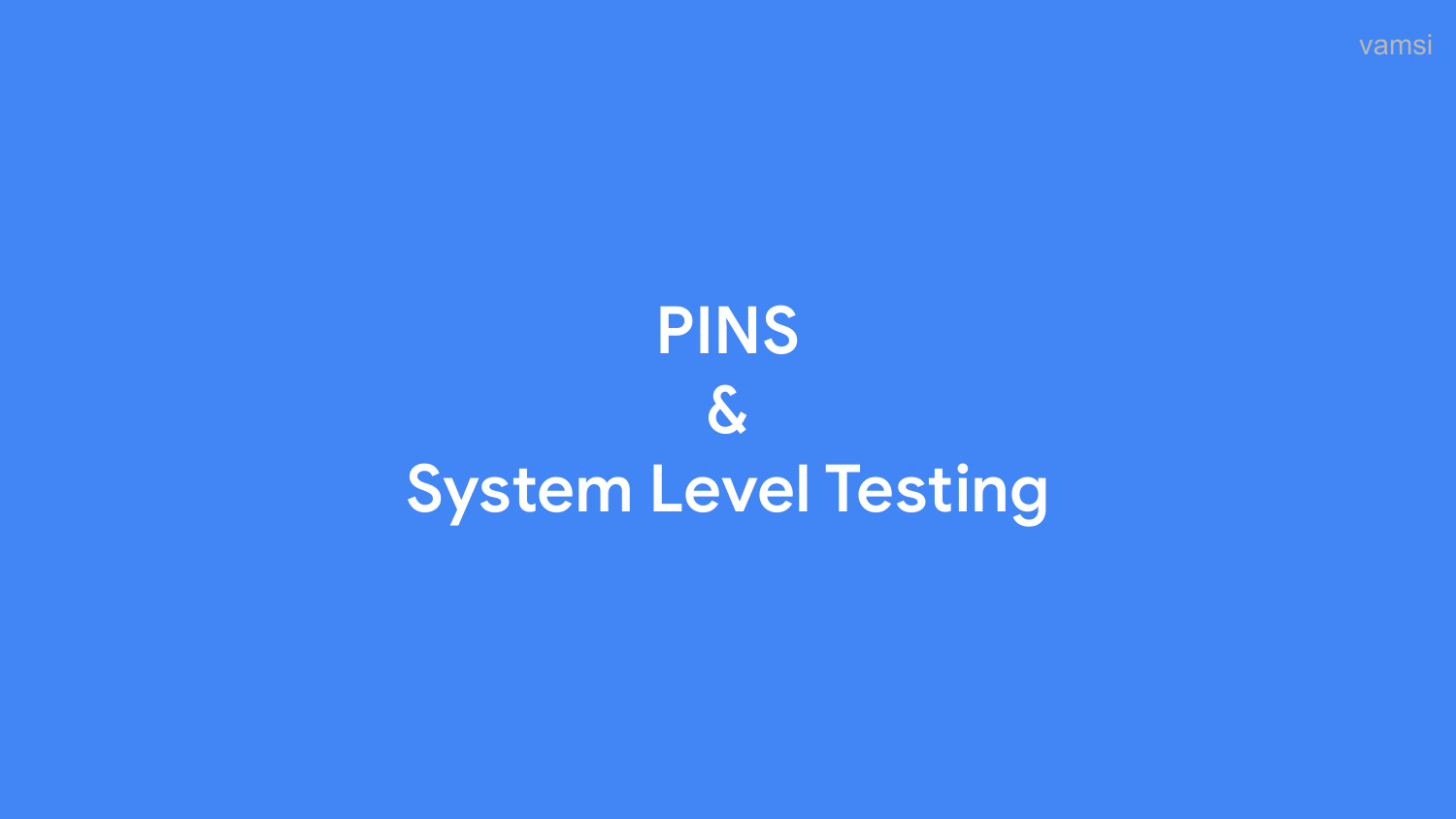# Test Topology

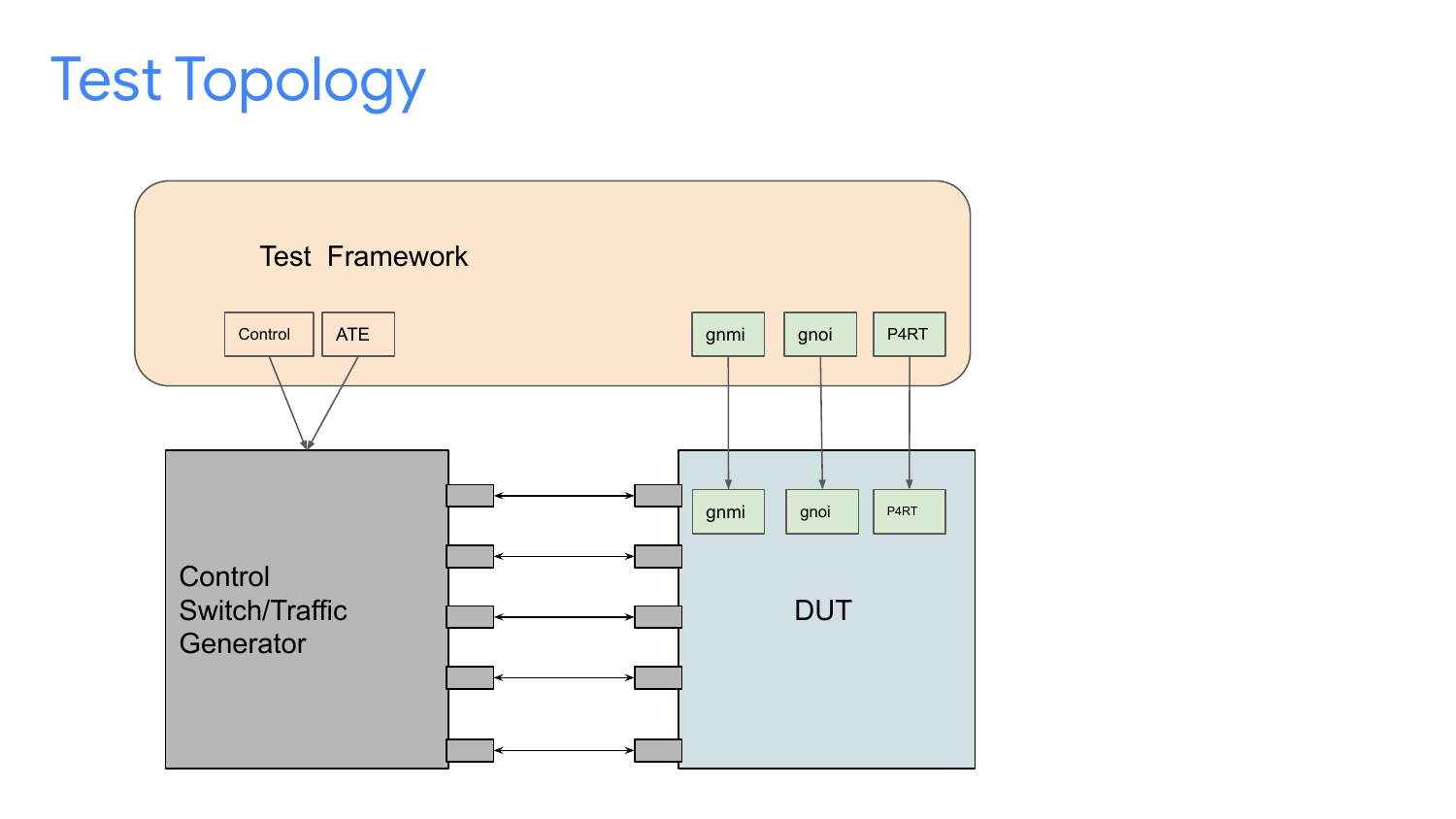# Testing Frameworks

#### **Thinkit**

- Suited for dataplane & control plane
- Inbuilt Traffic library
- Connectivity to Ixia/Traffic Generator
- gNMI and P4 configurations for DUT/Control Switch
- Port connectivity b/w DUT and Control switch
- $C++$
- $\sim$  100 tests and growing

#### **Ondatra**

- Suited for management plane & operational
- Rich feature set to support openconfig models
- Interfaces to reserve test bed and pass topology information to tests
- Connectivity to DUT/Control switch on gNMI/gNOI/Console
- gNMI configurations for DUT/Control Switch
- Go
- $\sim$  250 tests and growing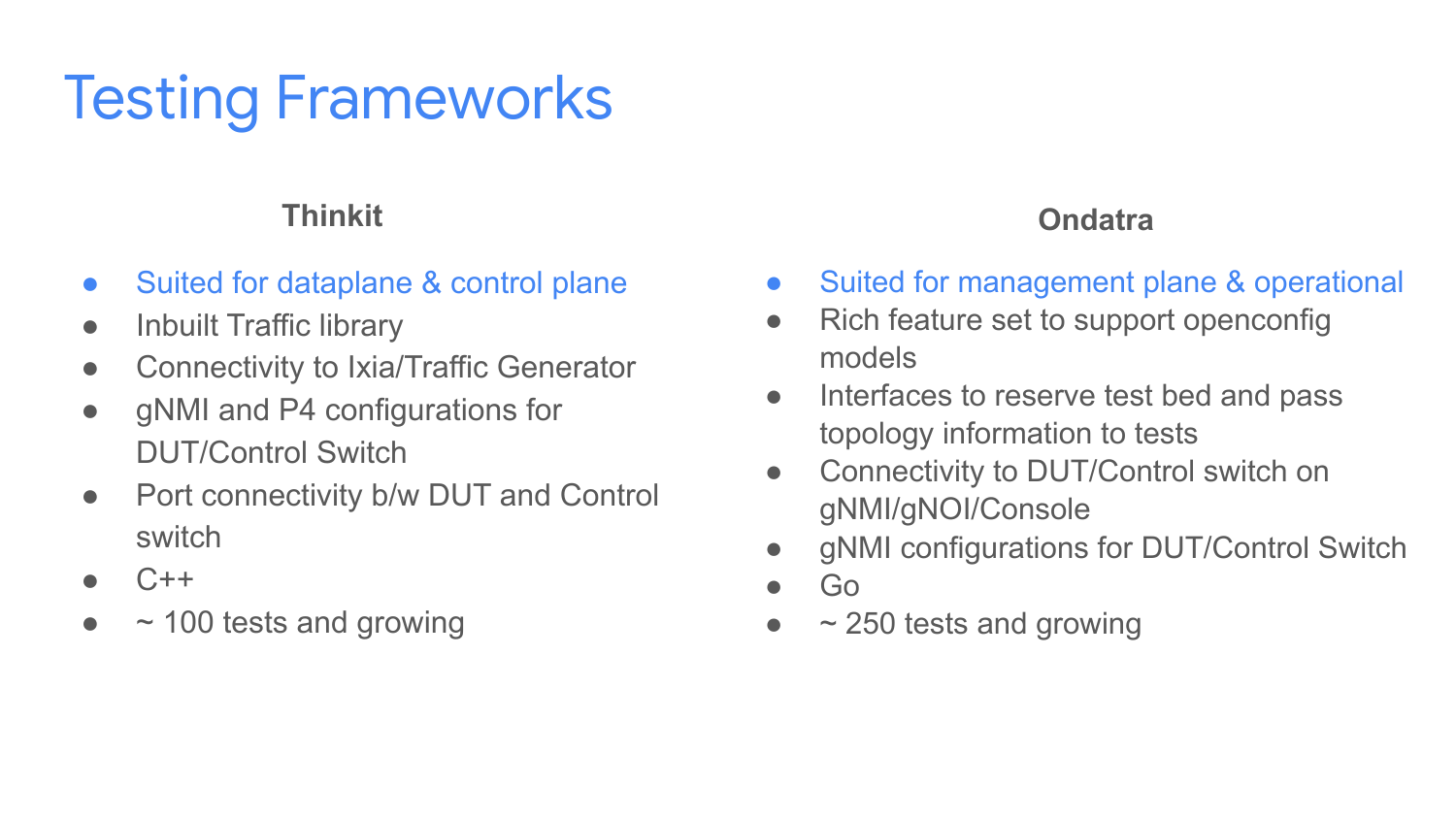#### **Thinkit on Ondatra**

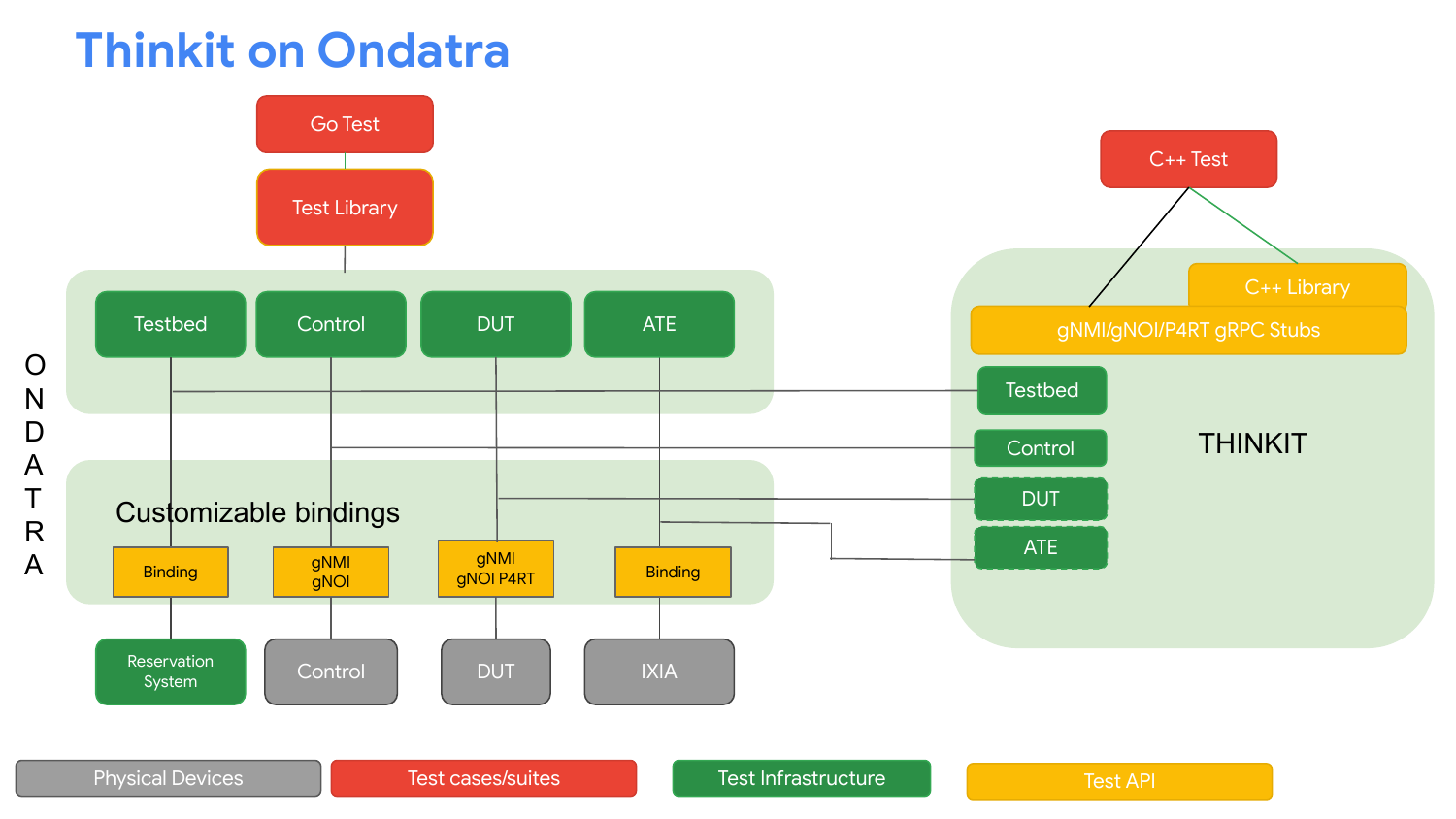## Upstreaming Status

- Thinkit
	- Library and sample tests are available in PINS WG
	- <https://github.com/pins/pins-infra>
- Ondatra
	- Framework upstreamed
	- <https://github.com/openconfig/ondatra>
- Thinkit on Ondatra (In progress)
	- One framework to run all thinkit and ondatra tests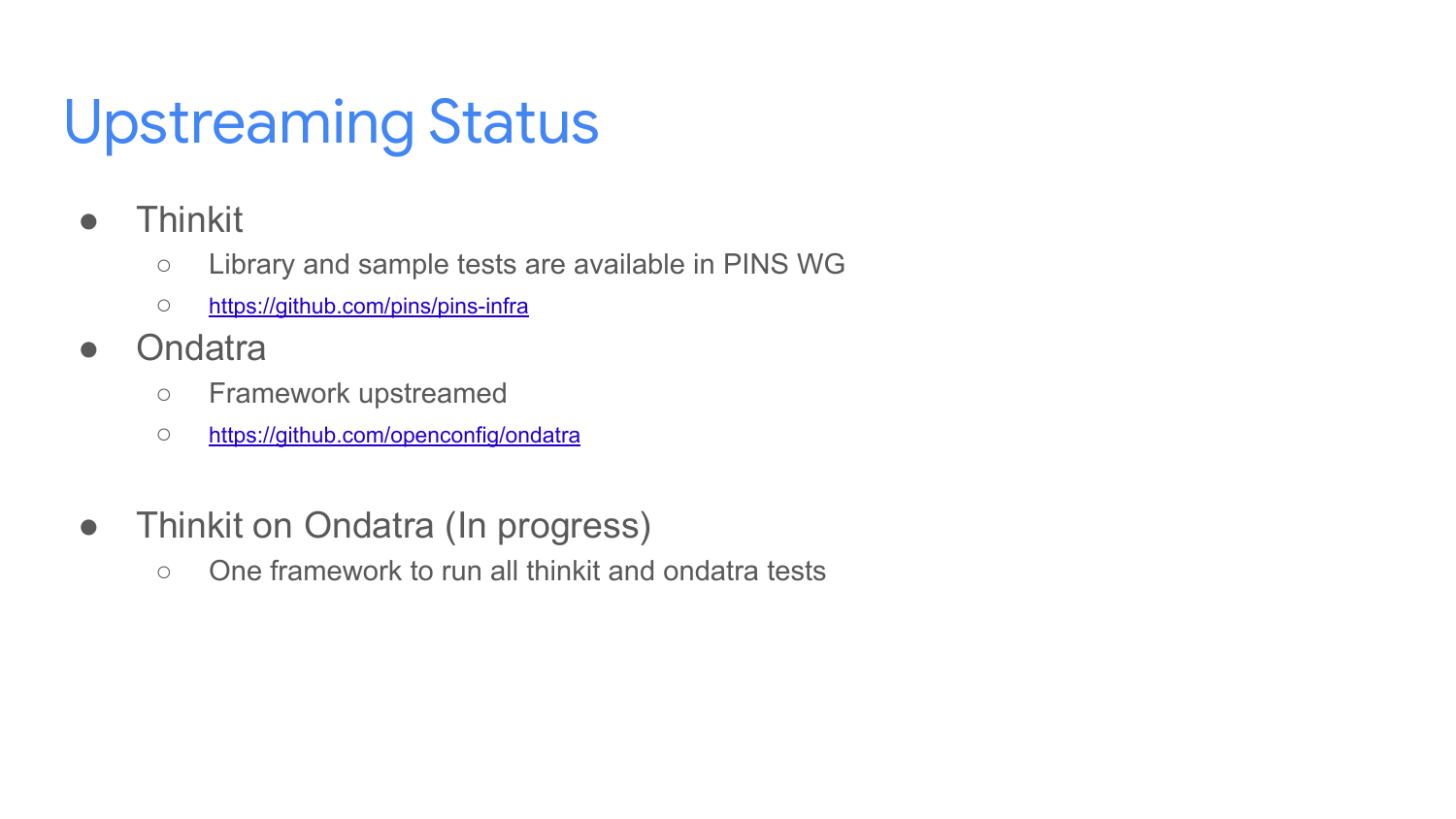reshma

# **PINS SAI Generic Extensions**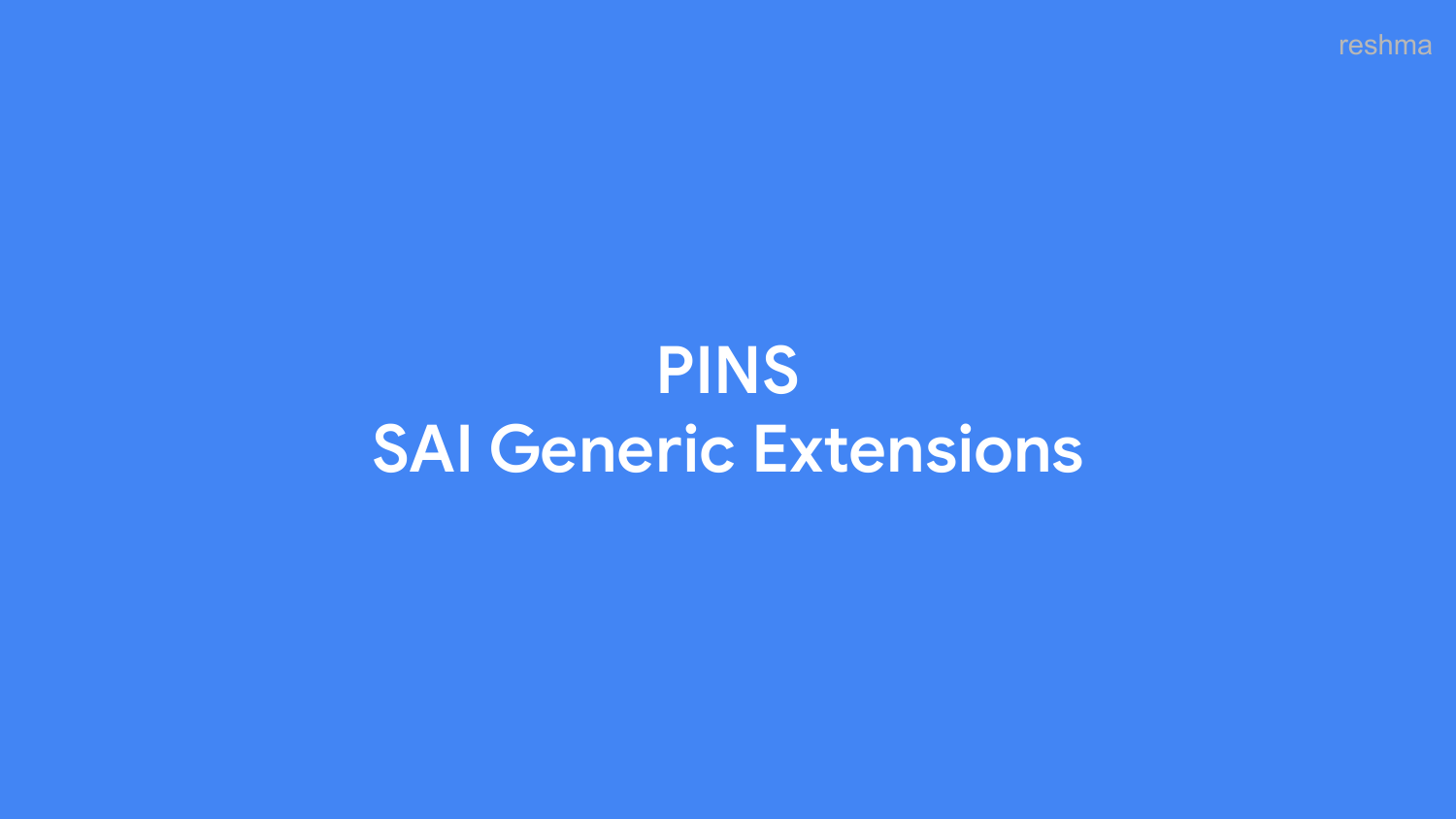### **PINS SAI Generic Extensions - What is it ?**

- New programmable capabilities implies
	- Realization of new scenarios
	- Allow users to extend the data plane pipeline using P4
	- Use the SAI pipeline as baseline
	- Enable extensions to share existing SAI objects
- Use cases
	- Congestion control and avoidance
	- L4 Load Balancing
	- Network function embedding (BNG, UPF)
	- PTP / time synchronization
- Pipeline changes are easy in P4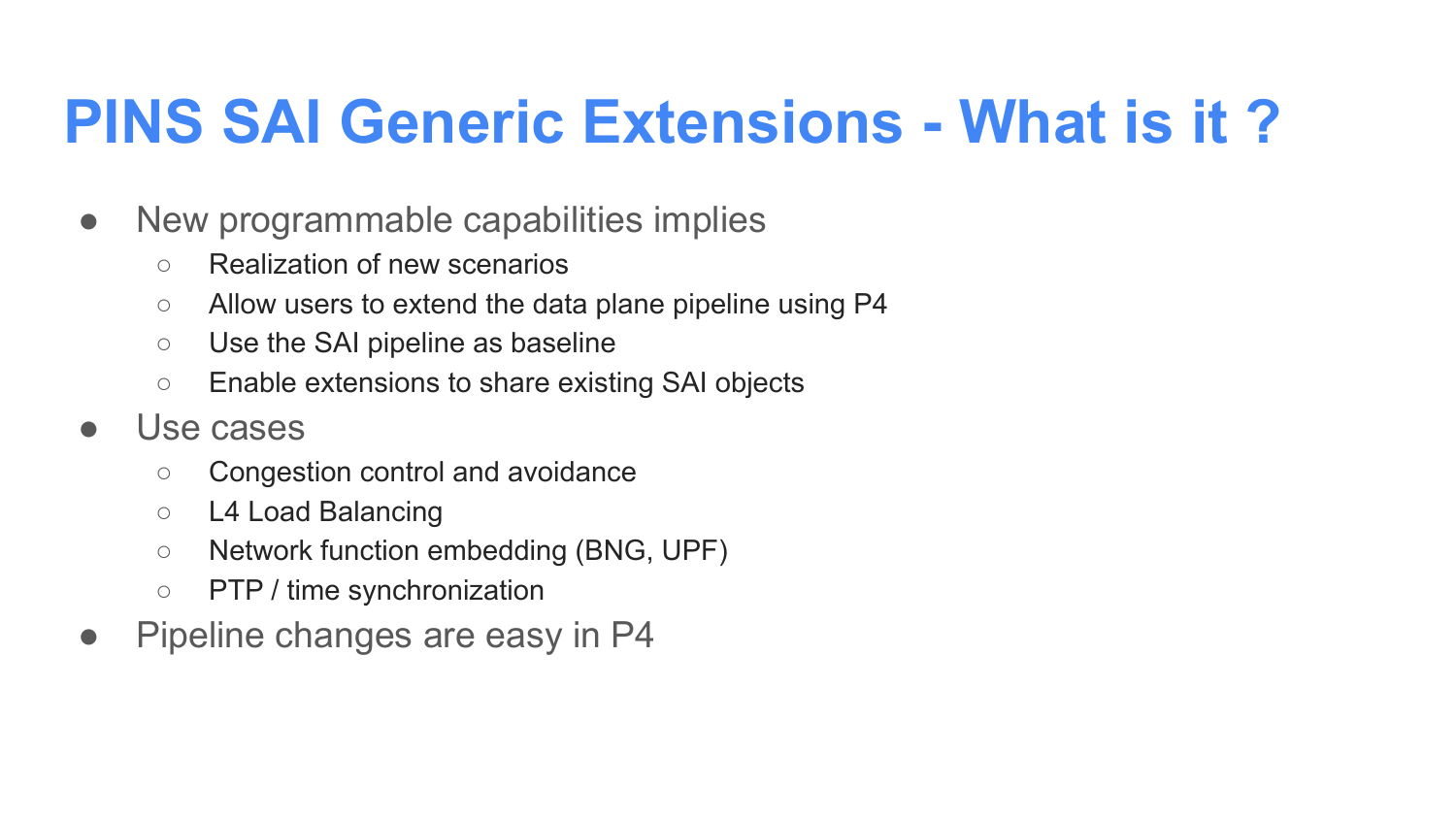### **PINS SAI Generic Extensions Architecture**

Generic SONiC control-plane to support new Extensions don't require changes to SONiC or SAI

- Generic SwSS Orch to handle application requests
- Generic SAI interface that is not regenerated for every new extensions

Continue to support PINS constructs

- P4 Orch to manage generic objects
- **Response Path**
- Application State DB

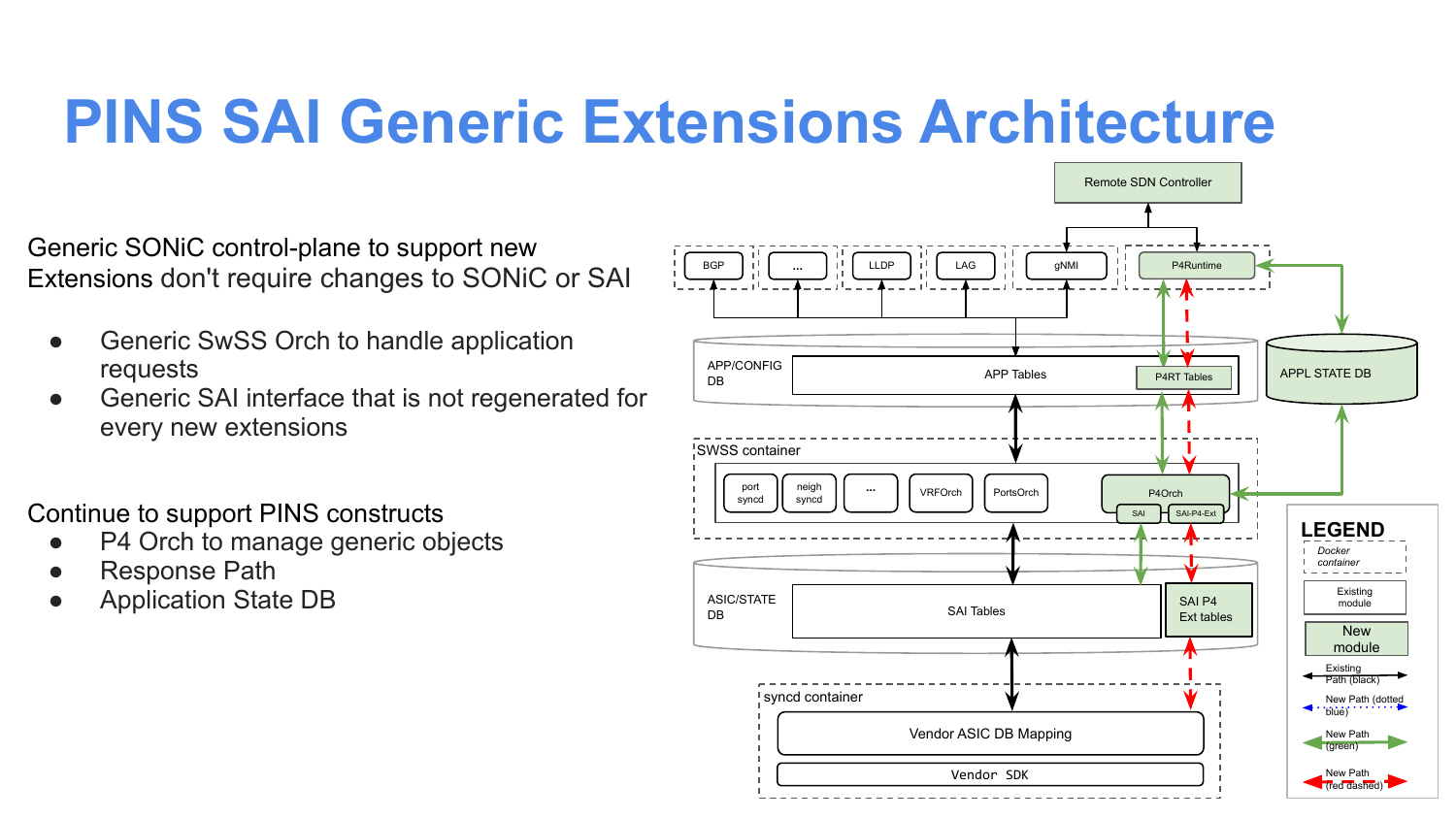### **New Generic Programmable Object Type in SAI**

SAI Generic programmable Object

 Carries essential metadata inline required to program the HW block

- Name of the new non-SAI match action table
- Set of SAI attributes types
- Attribute values

```
Programmable_object_attr.id = 
SAI_GENERIC_PROGRAMMABLE_ATTR_OBJECT_NAME
Programmable_object_attr.value = "Table Name"
Programmable_object_attr.id = 
SAI_GENERIC_PROGRAMMABLE_ATTR_ENTRY 
Programmable_object_attr.value = {
     "attributes": [
 {
             <attribute_name>: {
                 "sai_metadata": {
                     "sai_attr_value_type": 
"<SAI_ATTR_VALUE_TYPE_T>",
                     "brief": "Brief Attribute Description",
                     "sai_attr_flags": "<SAI_ATTR_FLAGS_T>",
                     "allowed_object_types": [ "<LIST OF 
ALLOWED OBJECT TYPES>" ],
                     "default_value": "<DEFAULT ATTR VALUE>"
 },
                 "value": <VALUE of the attribute>
```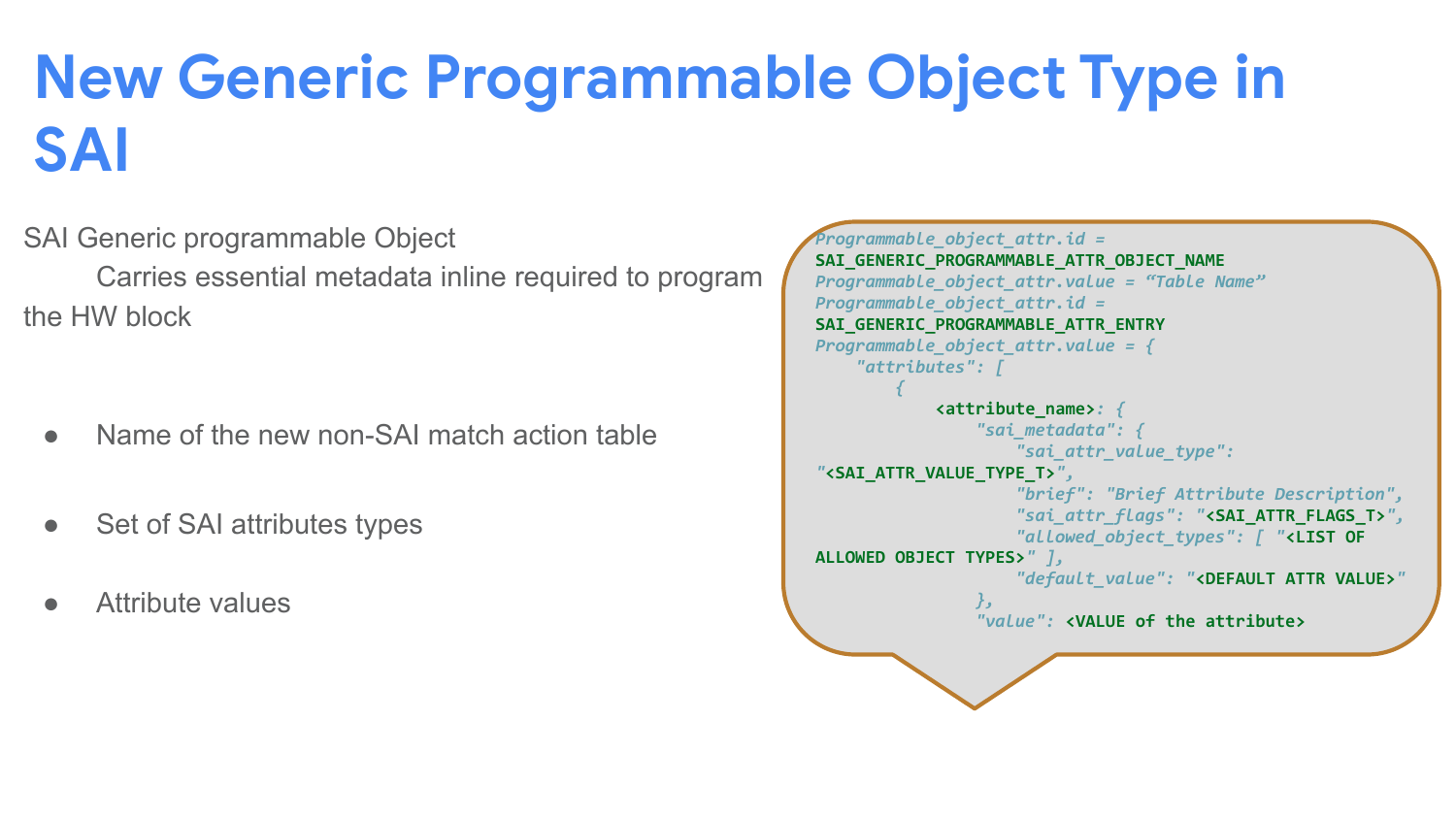### **SONiC PINS SoftSwitch with P4DPDK**

Same software stack to manage

SONiC HW and SW

SONiC runs in Host / VM

- OS de-coupled from customer's environment
- Separate software lifecycle

P4-DPDK Dataplane in Host

P4 Compiled Dataplane

```
nexthop id value =
action set nexthop id(
nexthop id t nexthop id)
    nexthop id valid = tr_{rel};
nexthop_id;
                             table ipv4_table {
                               key = \{hdr.ipv4.dst addr : lpm;}
                                actions =set nexthop id;
                                   @defaultonly NoAction;}
                                const default action = NoAction
```


SONiC Softswitch **Architecture**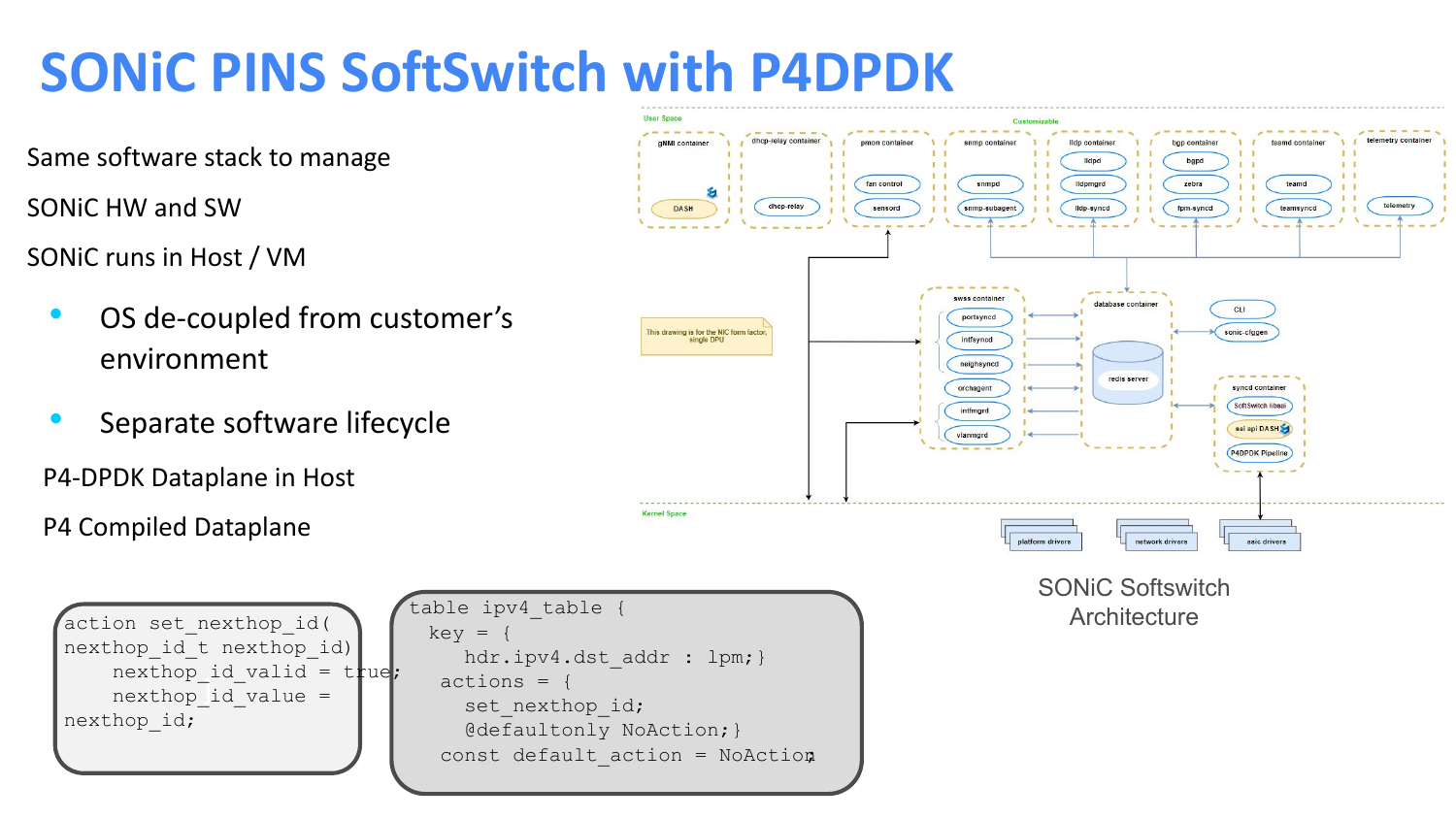bhagatram

**PINS Future Challenges & Opportunities**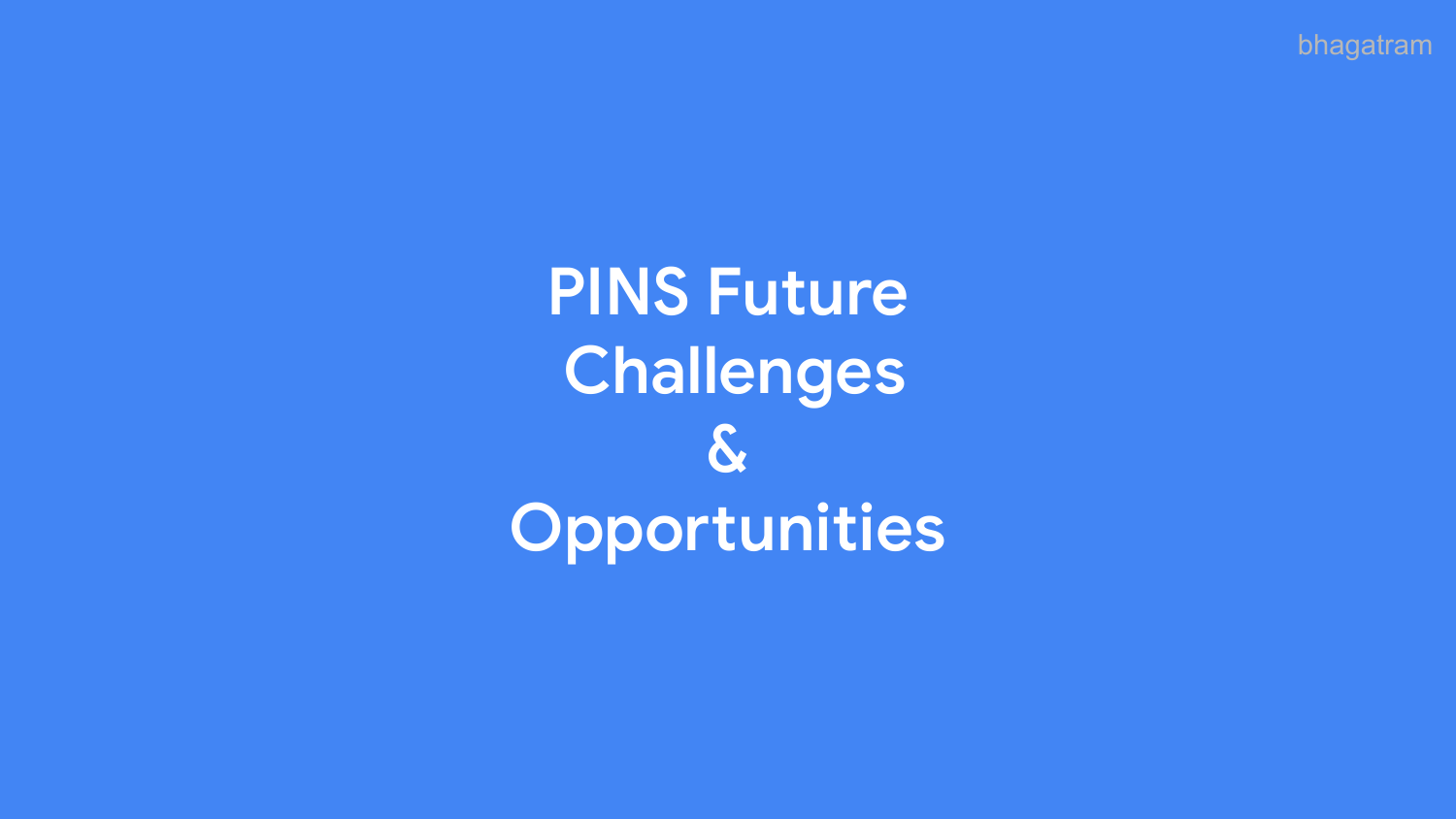### **PINS on Chassis Architecture**

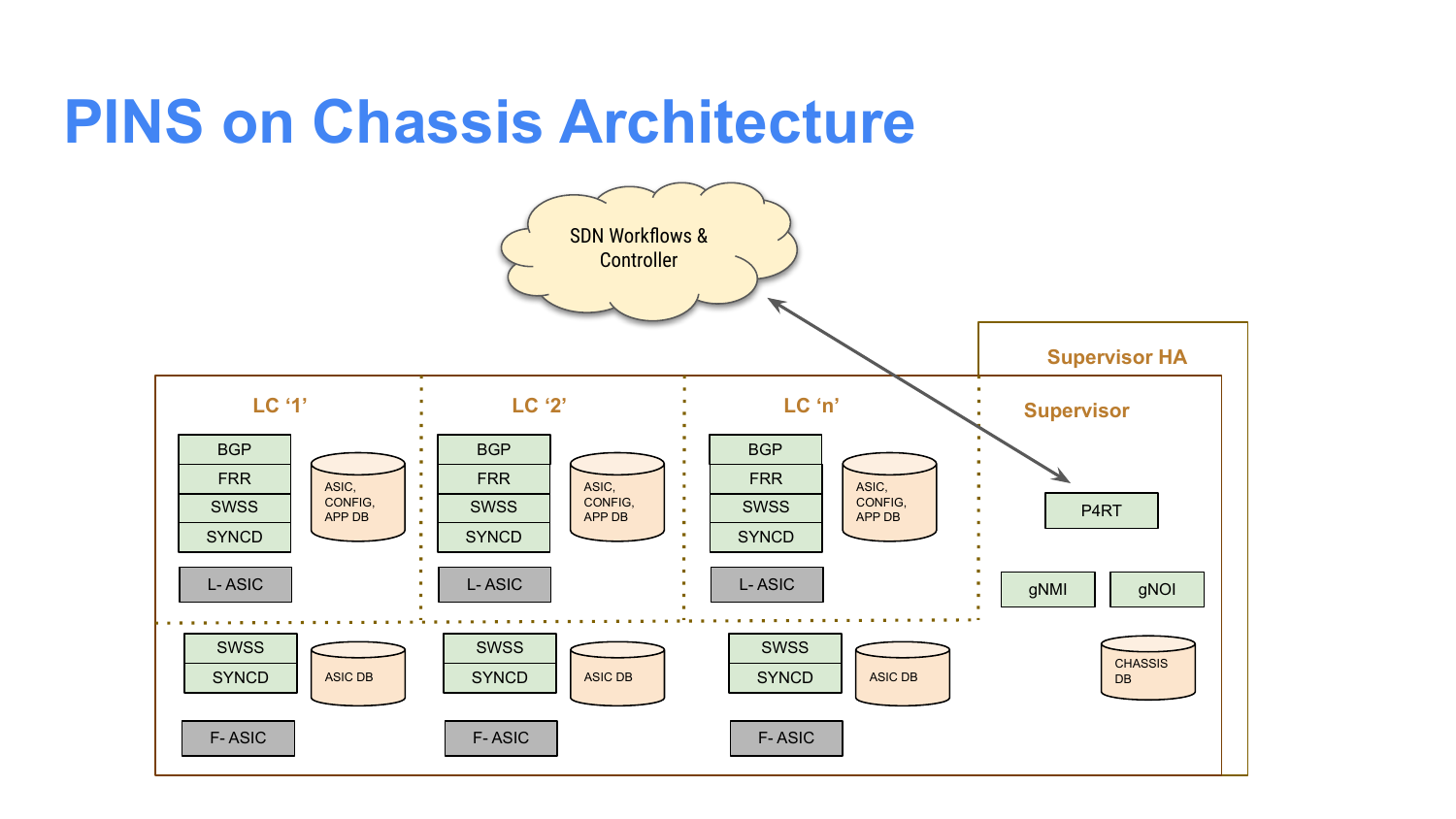### **PINS on a Virtual Switch**

- Control Plane Validation
	- SDN Controller & Top Half of the stack **Validation**
- Future
	- Dataplane & Controlplane
	- P4-DPDK